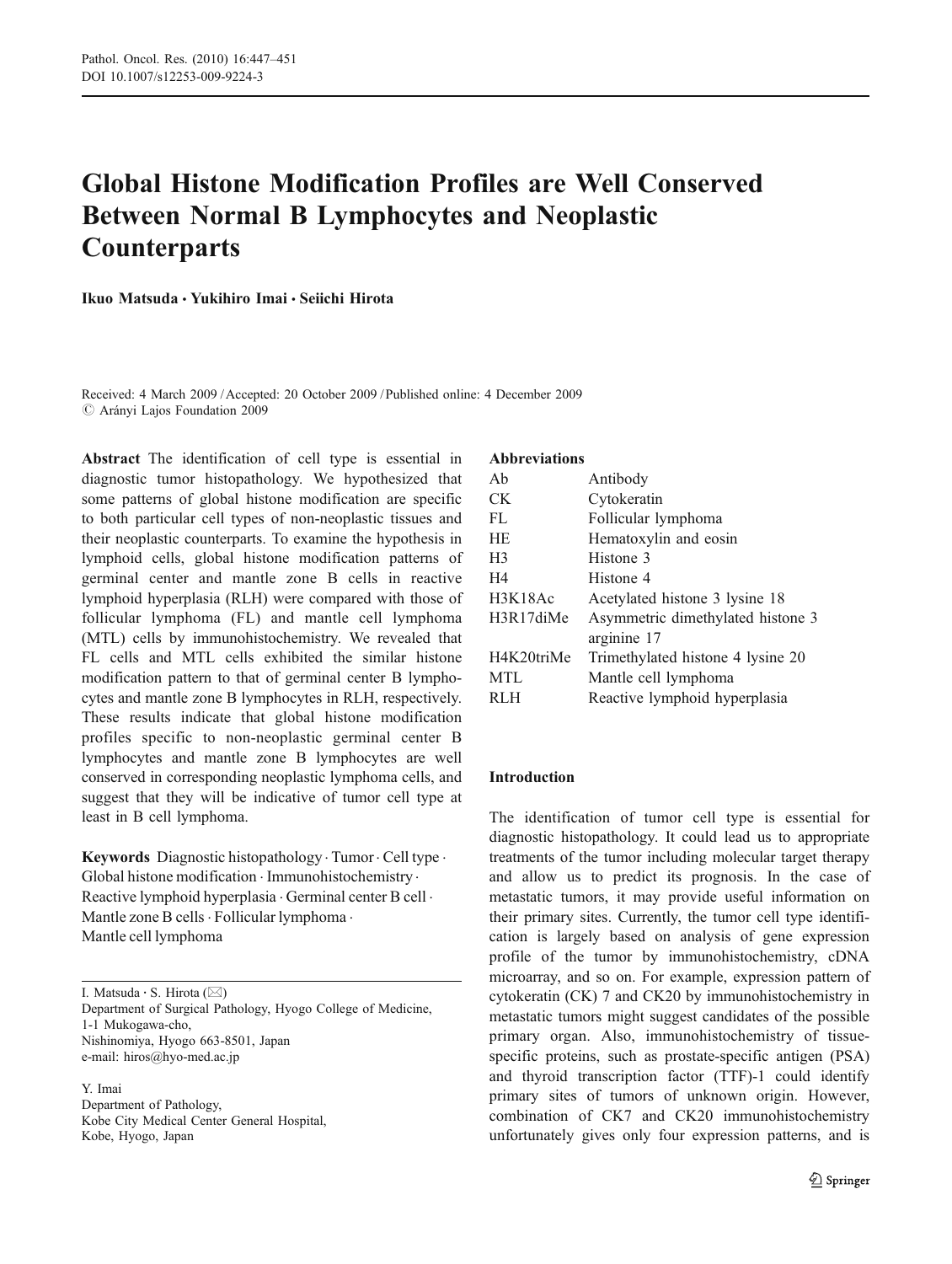of limited use to determine the definite primary organ. Although immunohistochemistry of tissue-specific proteins is in fact very useful for identification of tumor origin, the diagnostic applications have been so far limited to several cell types including the prostate, thyroid, and lung. Gene expression profiling using cDNA microarray has provided means for tumor subtyping, but necessity of handling RNA, challenging data analysis, and high cost hamper its routine clinical use. Thus, tumor cell subtyping based on gene expression profiling needs to be compensated by alternative and more versatile methods.

The posttranslational modifications of histones, such as phosphorylation, acetylation, and methylation, are epigenetic mechanisms regulating chromatin structure and gene expression. Global histone modifications are defined as modifications of histones that occur globally over large regions of chromatin including coding and non-coding sequences [[1\]](#page-4-0). Presumably, different patterns of global histone modification would result in different distribution of eu- and hetero-chromatin in the nucleus, or chromatin pattern, which is routinely observed in tissue samples stained with hematoxylin and eosin (HE).

To clarify the relationship between cell type and global histone modification pattern, we compared global histone modification patterns of reactive lymphoid hyperplasia (RLH), follicular lymphoma (FL), and mantle cell lymphoma (MTL) through immunohistochemistry. Among various posttranslational modifications of histones, we focused on acetylation and methylation of lysine and arginine residues of histones H3 and H4. Here we showed that particular profiles of global histone modifications are associated with particular cell types of non-neoplastic B cells and the neoplastic counterparts, by immunohistochemistry with specific antibodies (Abs) against individual histone modifications. The results suggest that global histone modification pattern is indicative of subtypes of malignant lymphoma.

## Materials and Methods

### Case Selection

Seven cases of RLH (chronic tonsillitis), 8 cases of FL, and 7 cases of MTL were retrieved from the files of the Department of Surgical Pathology, Hyogo College of Medicine Hospital, except 4 cases of MTL retrieved from the files of Kobe City Medical Center General Hospital. Lymphomas were classified according to the current WHO classification criteria [[2\]](#page-4-0) with the aid of immunohistochemistry. Briefly, RLH consisted of multiple hyperplastic lymphoid follicles with germinal centers where many tingible body macrophages are present. FL had folliclelike structures composed of centrocyte-like tumor cells

expressing Bcl-2 protein. MTL consisted of diffuse neoplastic expansion of B lymphoid cells that express CD5 and Cyclin D1 proteins, which resulted in obscurity of normal follicular structures. Seven RLH cases included 3 males and 4 females with age from 41 to 56, the median of which was 43. Eight FL cases included 4 males and 4 females with age from 58 to 74, the median of which was 64. All of seven MTL cases were males with age from 45 to 74, the median of which was 66. Among 8 FL cases, 3 cases were histologically classified as Grade 1, while the remaining 5 cases as Grade 2.

Immunohistochemical Analyses and Counting of the Positive Cells

Immunohistochemistry was performed on sections (3 micrometer thick) of formalin-fixed and paraffin-embedded tissues. Standard two-step indirect method using Envision System (DAKO) was employed as described [[3\]](#page-4-0). For antigen retrieval, the sections were placed in 0.01 M sodium citrate buffer pH 6.0 at 95°C for 40 min. Primary rabbit polyclonal Abs specific for the following particular posttranslational modifications of histones H3 or H4 were applied for 30 min at room temperature at the following dilutions: Ab for acetylated (Ac) H3 lysine 18 (K18) (H3K18Ac; Abcam Inc., Cambridge, MA, USA) at 1:200, Ab for asymmetric dimethylated (diMe) H3 arginine 17 (R17) (H3R17diMe; Abcam Inc.) at 1:400, and Ab for trimethylated (triMe) H4 lysine 20 (K20) (H4K20triMe; Abcam Inc.) at 1:200. Immunoreactive cells for each antibody were quantified using the image analysis software, WinROOF (MITANI CORPORATION, Fukui, Japan). Values of mean percentage of positive cells  $\pm$  s.e.m. were calculated for each antibody for each cell type.

# Results

In order to examine the relationships between nonneoplastic lymphoid cell type and global histone modification pattern, immunohistochemistry was performed using RLH cases with a variety of specific Abs against acetylation or methylation of histones H3 and H4 such as H3K18Ac, H3R17diMe and H4K20triMe. We identified three representative patterns of global histone modification in histological structure of RLH cases (Fig. [1a](#page-2-0)). In the first pattern (Fig. [1b](#page-2-0)), both germinal center B cells and lymphocytes outside the germinal center, including mantle zone B cells, were evenly positive. This pattern was observed in H3K18Ac immunohistochemistry. In the second pattern (Fig. [1c\)](#page-2-0), germinal center B cells were stained stronger than lymphocytes outside the germinal center including mantle zone B cells. This pattern was obtained by H3R17diMe. Finally in the third pattern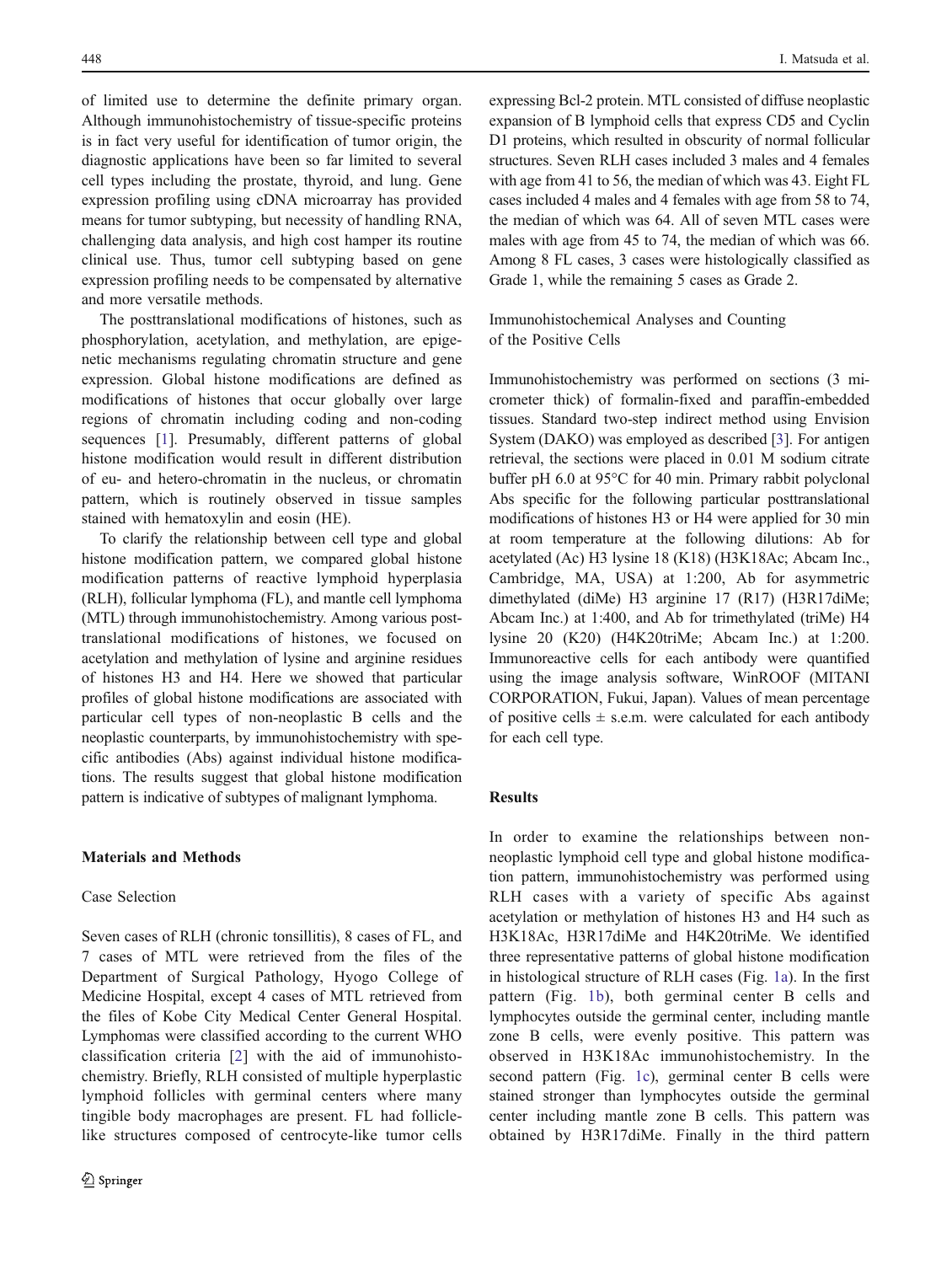<span id="page-2-0"></span>Fig. 1 The representative histone modification profile of reactive lymphoid hyperplasia (RLH). Germinal center is indicated by arrows. An area outside the germinal center is mantle zone. a HE image (original magnification:  $\times$ 100). **b** Immunostaining for H3K18Ac (original magnification: ×100). c Immunostaining for H3R17diMe (original magnification: ×100). d Immunostaining for H4K20triMe (original magnification: ×100). Brown nuclei are shown to be positive in immunostaining. Both germinal center B cells and mantle zone B cells were evenly positive for H3K18Ac (b). Germinal center B cells were stained stronger than mantle zone B cells for H3R17diMe (c). On the other hand, germinal center B cells were not stained but mantle zone B cells were stained in H4K20triMe (d)



(Fig. 1d), germinal center B cells were not stained but lymphocytes outside the germinal center including mantle zone B cells were stained. This was a pattern by H4K20triMe immunohistochemistry. These results indicated that global histone modification patterns of germinal

center B cells are different from those of mantle zone B cells in the non-neoplastic lymphoid tissue.

Next, we examined global histone modification patterns in malignant lymphoma cases of FL (Fig. 2a–d) and MTL (Fig. [3a](#page-3-0)–[d](#page-3-0)) by immunohistochemistry, and compared the

Fig. 2 The representative histone modification profile of follicular lymphoma (FL). Germinal center-like tumor nodule is indicated by arrows. a HE image (original magnification:  $\times$ 100). **b** Immunostaining for H3K18Ac (original magnification:  $\times$ 100). c Immunostaining for H3R17diMe (original magnification:  $\times$ 100). **d** Immunostaining for H4K20triMe (original magnification: ×100). Brown nuclei are shown to be positive in immunostaining. FL cells were immunohistochemically positive for H3K18Ac (b) and H3R17diMe (c), but negatively for H4K20triMe (d). FL cells were stained stronger than non-neoplastic lymphocytes surrounding the nodules by H3R17diMe (c)

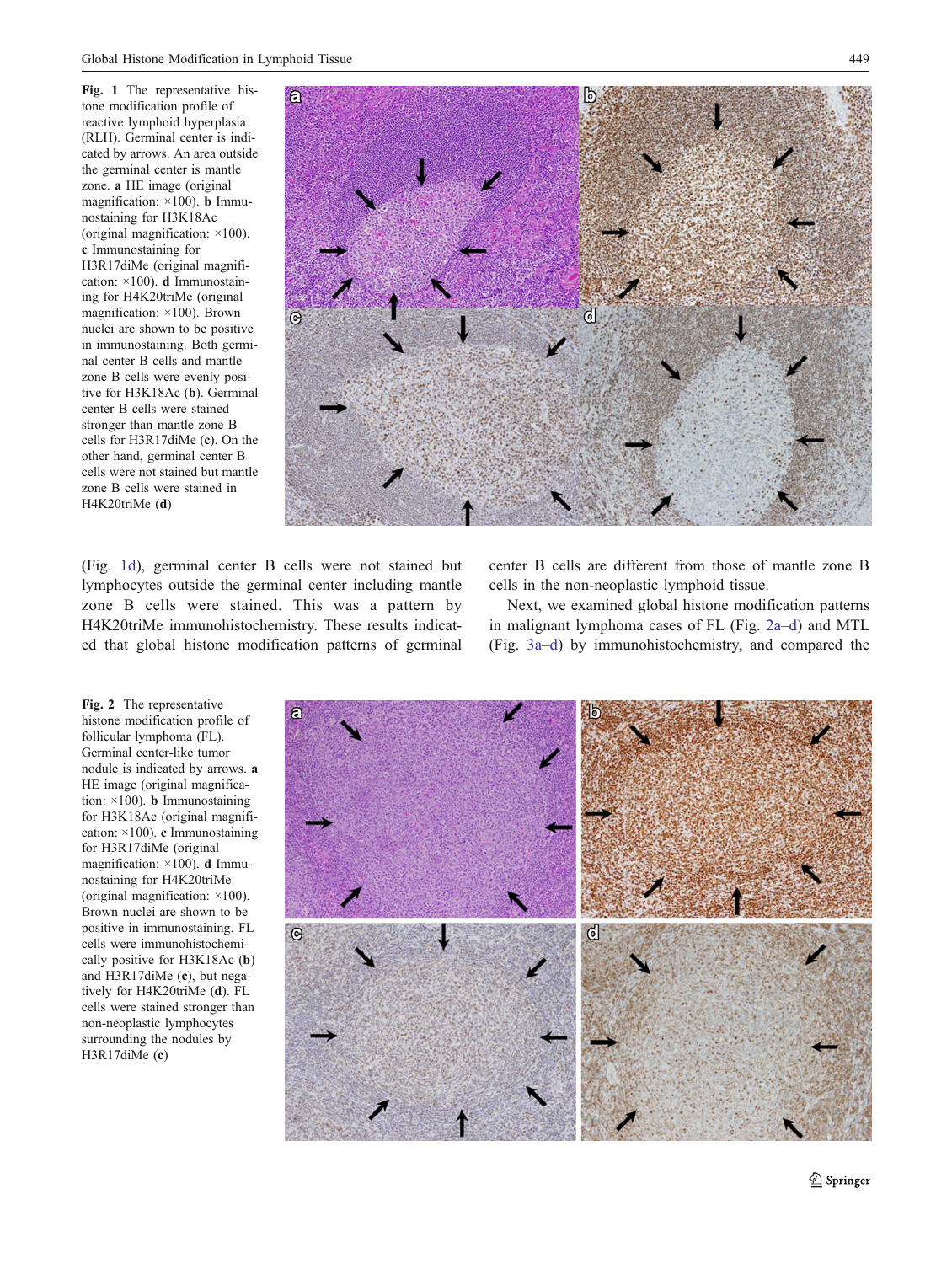<span id="page-3-0"></span>

Fig. 3 The representative histone modification profile of mantle cell lymphoma (MTL). Residual germinal centers are indicated by arrows. **a** HE image (original magnification:  $\times$ 100). **b** Immunostaining for H3K18Ac (original magnification: ×100). c Immunostaining for H3R17diMe (original magnification: ×100). d Immunostaining for H4K20triMe (original magnification: ×100). Brown nuclei are shown to be positive. MTL cells surrounded a residual germinal center, and were immunohistochemically stained by H3K18Ac (b), H3R17diMe

patterns with those observed in RLH (Fig. [1a](#page-2-0)–[d\)](#page-2-0). FL cells were immunohistochemically positive for H3K18Ac (Fig. [2b](#page-2-0)) and H3R17diMe (Fig. [2c\)](#page-2-0), but negative for H4K20triMe (Fig. [2d\)](#page-2-0). FL cells were stained stronger than non-neoplastic lymphocytes surrounding the tumor nodules by H3R17diMe immunohistochemictry (Fig. [2c\)](#page-2-0). These staining patterns of FL cells were quite similar to those of germinal center B cells in RLH (Fig. [1a](#page-2-0)–[d\)](#page-2-0).

On the other hand, MTL cells (Fig. 3a) were immunohistochemically stained by H3K18Ac (Fig. 3b), H3R17diMe (Fig. 3c), and H4K20triMe Abs (Fig. 3d). Proliferating MTL cells surrounded a residual germinal center, and were stained with H3K18Ac in similar magnitude as the germinal center B cells (Fig. 3b). In Fig. 3c, two subpopulations of MTL cells were observed, namely, those with weaker or equivocal H3R17diMe staining, when compared with germinal center B cells. MTL cells with weak H3R17diMe staining directly surrounded germinal centers (Fig. 3c). Outside of these were MTL cells with equivocal H3R17diMe staining to germinal center B cells (Fig. 3c). The two subpopulations of MTL cells were observed in 3 out of 7 MTL cases. MTL cells were weakly but apparently positive for H4K20triMe, while

(c) and H4K20triMe Abs (d). They were positive for H3K18Ac in similar magnitude as the germinal center B cells (b). Two subpopulations of MTL cells were observed (c). MTL cells with weak H3R17diMe signals directly surrounded germinal centers. Outside of these were MTL cells with equivocal H3R17diMe signals to germinal center B cells (c). MTL cells were stained weakly but apparently positive for H4K20triMe, while the residual germinal center B cells were not (d)

the residual germinal center B cells were not (Fig. 3d). These staining patterns of MTL cells were reminiscent of mantle zone B lymphocytes in RLH (Fig. [1a](#page-2-0)–[d\)](#page-2-0).

Quantitative data of the positive cells for each antibody for each cell type were summarized in Table 1.

Table 1 Percentage of positive cells of immunohistochemistry for H3K18Ac, H3R17diMe, and H4K20triMe in the cases of reactive lymphoid hyperplasia, follicular lymphoma, and mantle cell lymphoma

|                                                 | H3K18Ac        | H3R17diMe      | H4K20triMe     |
|-------------------------------------------------|----------------|----------------|----------------|
| GC of reactive<br>lymphoid hyperplasia          | $87.8 \pm 2.7$ | $71.1 \pm 6.2$ | $14.0 \pm 3.1$ |
| Mantle zone of reactive<br>lymphoid hyperplasia | $83.1 \pm 3.6$ | $69.4 \pm 6.1$ | $69.8 \pm 7.0$ |
| Follicular lymphoma<br>cells                    | $81.5 \pm 4.2$ | $73.6 \pm 5.8$ | $23.5 \pm 4.7$ |
| Mantle cell lymphoma<br>cells                   | $91.3 \pm 2.4$ | $75.0 \pm 6.1$ | $66.9 \pm 6.3$ |

The values show mean percentage  $\pm$  s.e.m.

GC germinal centers